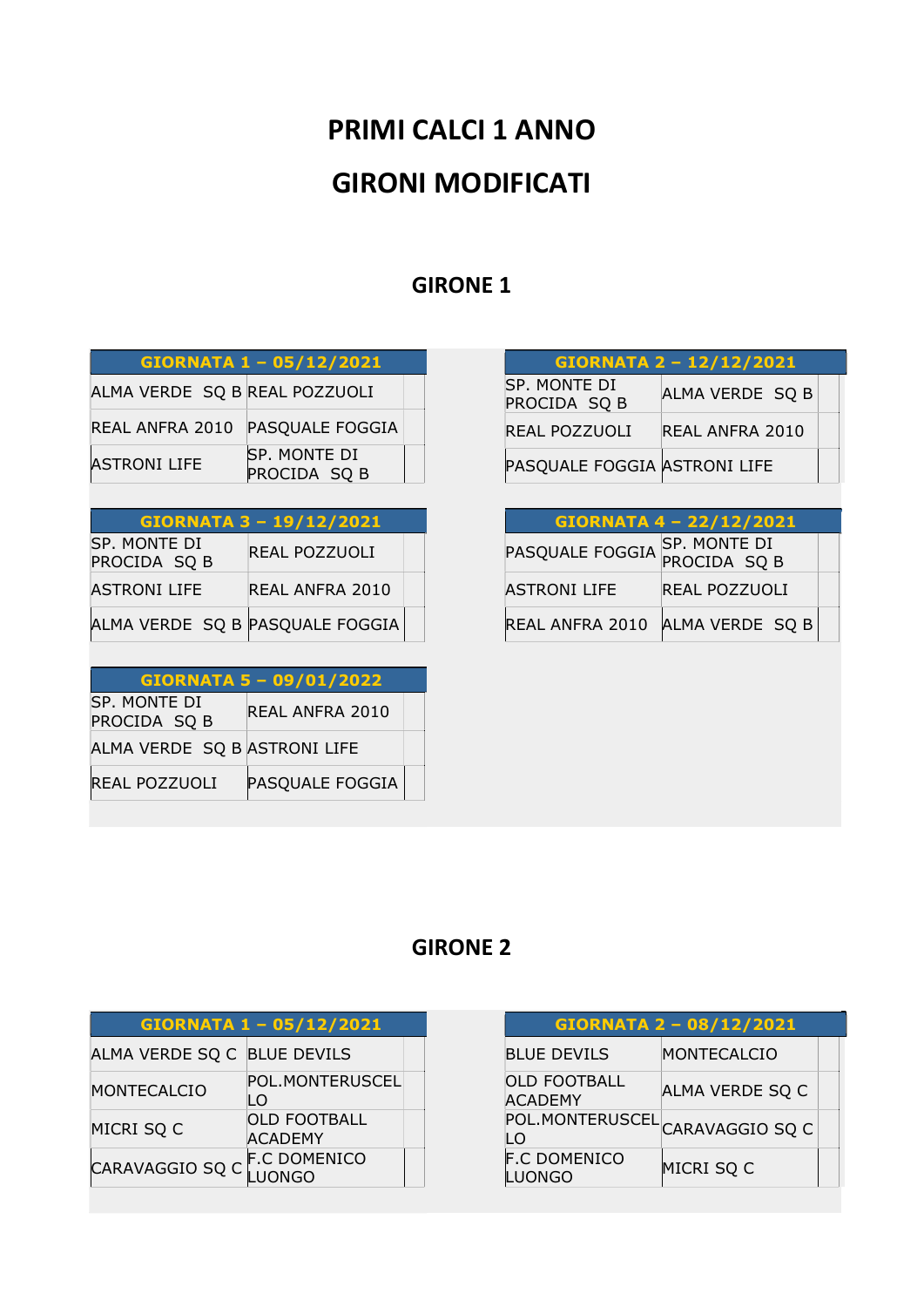| GIORNATA 3 - 12/12/2021               |                                      |
|---------------------------------------|--------------------------------------|
| <b>OLD FOOTBALL</b><br><b>ACADEMY</b> | <b>BLUE DEVILS</b>                   |
| CARAVAGGIO SQ C MONTECALCIO           |                                      |
| ALMA VERDE SQ C                       | <b>F.C DOMENICO</b><br><b>LUONGO</b> |
| MICRI SQ C                            | POL.MONTERUSCEL                      |

| GIORNATA 5 - 22/12/2021               |                       |  |
|---------------------------------------|-----------------------|--|
| <b>F.C DOMENICO</b><br><b>LUONGO</b>  | <b>BLUE DEVILS</b>    |  |
| MICRI SQ C                            | CARAVAGGIO SQ C       |  |
| <b>OLD FOOTBALL</b><br><b>ACADEMY</b> | POL.MONTERUSCEL<br>LO |  |
| ALMA VERDE SQ C                       | MONTECALCIO           |  |

| GIORNATA 7 - 09/01/2022              |                 |  |
|--------------------------------------|-----------------|--|
| POL.MONTERUSCEL BLUE DEVILS<br>I O   |                 |  |
| ALMA VERDE SQ C MICRI SQ C           |                 |  |
| <b>F.C DOMENICO</b><br><b>LUONGO</b> | MONTECALCIO     |  |
| <b>OLD FOOTBALL</b><br><b>CADEMY</b> | CARAVAGGIO SQ C |  |

#### GIORNATA 4 – 19/12/2021 BLUE DEVILS CARAVAGGIO SQ C F.C DOMENICO LUONGO OLD FOOTBALL ACADEMY MONTECALCIO MICRI SQ C POL.MONTERUSCEL<br>LO

| GIORNATA 6 - 29/12/2021           |                                       |  |
|-----------------------------------|---------------------------------------|--|
| <b>BLUE DEVILS</b>                | MICRI SQ C                            |  |
| POL.MONTERUSCELF.C DOMENICO<br>LO | <b>LUONGO</b>                         |  |
| CARAVAGGIO SQ C ALMA VERDE SQ C   |                                       |  |
| MONTECALCIO                       | <b>OLD FOOTBALL</b><br><b>ACADEMY</b> |  |

## GIRONE 4

|                         | <b>GIORNATA 1 05/12/2021</b>       |
|-------------------------|------------------------------------|
| PUTEOLANA 1909          | <b>ARCI UISP</b><br><b>SCAMPIA</b> |
| ARENACCIA               | <b>BOMBER AC</b><br>GAGLIOTTI      |
| LAGO PATRIA             | <b>KING SPORT</b><br>NAPOLI        |
| SP. MONTE DI<br>PROCIDA | <b>STELLA SPORTING</b>             |
| MATERDEI<br>SO B        | <b>ALMA VERDE</b>                  |

#### GIORNATA 3 – 12/12/2021

| PUTEOLANA 1909                     | <b>SP. MONTE DI</b><br>PROCIDA |  |
|------------------------------------|--------------------------------|--|
| <b>KING SPORT</b><br><b>NAPOLI</b> | ALMA VERDE                     |  |

| <b>GIORNATA 2 - 08/12/2021</b>     |                         |  |
|------------------------------------|-------------------------|--|
| ALMA VERDE                         | SP. MONTE DI<br>PROCIDA |  |
| STELLA SPORTING PUTEOLANA 1909     |                         |  |
| <b>BOMBER AC</b><br>GAGLIOTTI      | LAGO PATRIA             |  |
| ARCI SCAMPIA                       | ARENACCIA               |  |
| <b>KING SPORT</b><br><b>NAPOLI</b> | MATERDEI<br>SO B        |  |

| GIORNATA 4 - 19/12/2021              |                                    |  |
|--------------------------------------|------------------------------------|--|
| ALMA VERDE                           | PUTEOLANA 1909                     |  |
| STELLA SPORTING LAGO PATRIA          |                                    |  |
| <b>BOMBER AC</b><br><b>GAGLIOTTI</b> | <b>KING SPORT</b><br><b>NAPOLI</b> |  |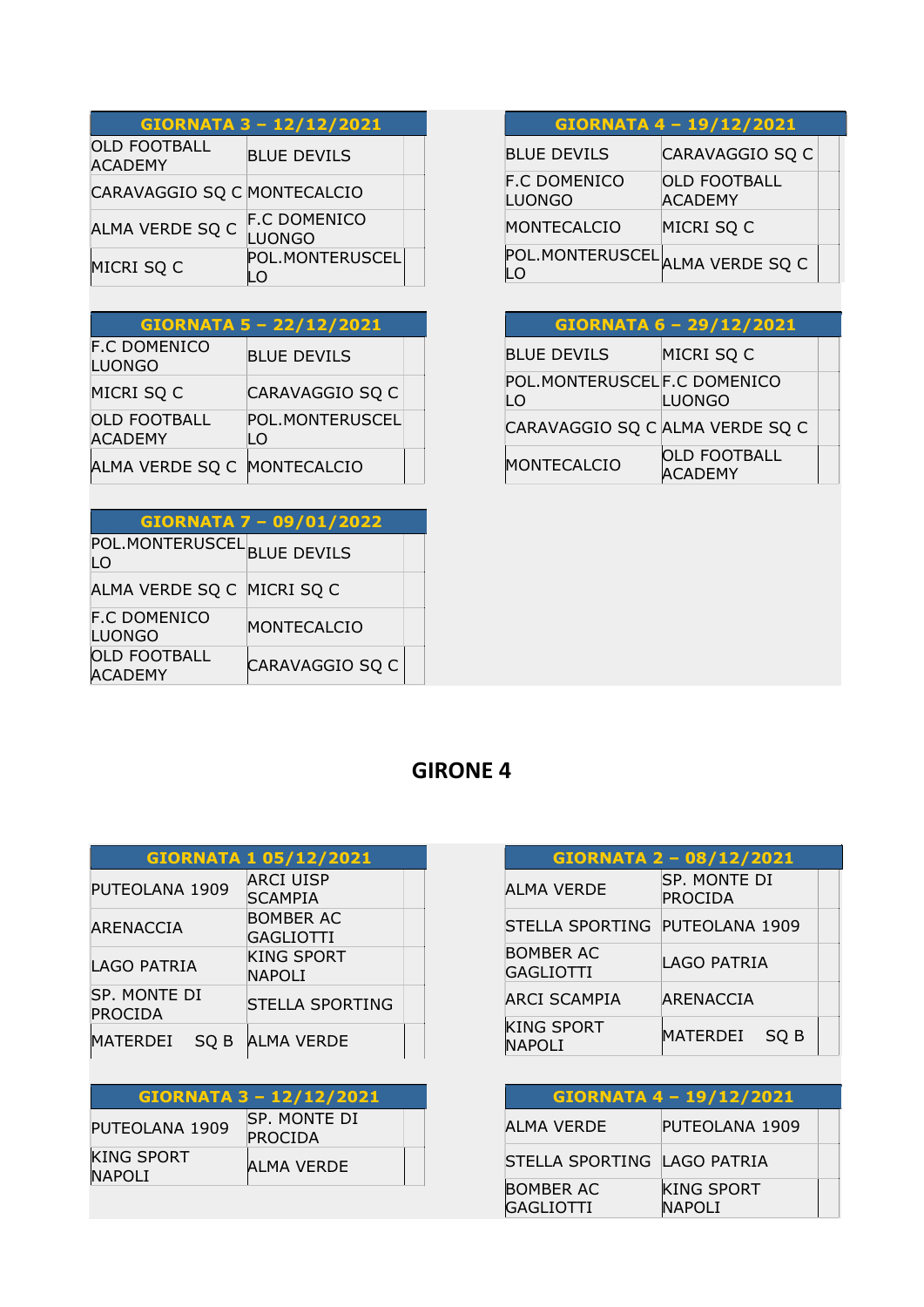| ARENACCIA     | STELLA SPORTING                      |  |
|---------------|--------------------------------------|--|
| LAGO PATRIA   | ARCI SCAMPIA                         |  |
| MATERDEI SO B | <b>BOMBER AC</b><br><b>GAGLIOTTI</b> |  |

| GIORNATA 5 - 22/12/2021            |      |                         |  |
|------------------------------------|------|-------------------------|--|
| <b>BOMBER AC</b><br>GAGLIOTTI      |      | ALMA VERDE              |  |
| <b>KING SPORT</b><br><b>NAPOLI</b> |      | ARCI SCAMPIA            |  |
| ARENACCIA                          |      | PUTEOLANA 1909          |  |
| LAGO PATRIA                        |      | SP. MONTE DI<br>PROCIDA |  |
| MATERDEI                           | SQ B | <b>STELLA SPORTING</b>  |  |
|                                    |      |                         |  |

| <b>GIORNATA 7 - 05/01/2022</b>       |                        |  |
|--------------------------------------|------------------------|--|
| <b>BOMBER AC</b><br><b>GAGLIOTTI</b> | <b>STELLA SPORTING</b> |  |
| <b>ARCI SCAMPIA</b>                  | ALMA VERDE             |  |
| <b>KING SPORT</b>                    | SP. MONTE DI           |  |
| <b>NAPOLI</b>                        | <b>PROCIDA</b>         |  |
| <b>LAGO PATRIA</b>                   | <b>ARENACCIA</b>       |  |
| MATERDEI SQ B                        | PUTEOLANA 1909         |  |

| GIORNATA 8 - 09/01/2022        |                                    |  |
|--------------------------------|------------------------------------|--|
| STELLA SPORTING ARCI SCAMPIA   |                                    |  |
| PUTEOLANA 1909                 | <b>KING SPORT</b><br><b>NAPOLI</b> |  |
| LAGO PATRIA                    | ALMA VERDE                         |  |
| SP. MONTE DI<br><b>PROCIDA</b> | <b>BOMBER AC</b><br>GAGLIOTTI      |  |
| ARENACCIA                      | MATERDEI<br>SO <sub>B</sub>        |  |

| GIORNATA 9 - 16/01/2022            |                                |  |
|------------------------------------|--------------------------------|--|
| <b>ALMA VERDE</b>                  | <b>STELLA SPORTING</b>         |  |
| <b>BOMBER AC</b><br>GAGLIOTTI      | PUTEOLANA 1909                 |  |
| <b>ARCI SCAMPIA</b>                | SP. MONTE DI<br><b>PROCIDA</b> |  |
| <b>KING SPORT</b><br><b>NAPOLI</b> | ARENACCIA                      |  |
| MATERDEI SQ B                      | LAGO PATRIA                    |  |

| ISP. MONTE DI<br><b>PROCIDA</b> | ARENACCIA     |  |
|---------------------------------|---------------|--|
| ARCI SCAMPIA                    | MATERDEI SO B |  |

| GIORNATA 6 - 29/12/2021        |                                    |  |  |
|--------------------------------|------------------------------------|--|--|
| ALMA VERDE                     | ARENACCIA                          |  |  |
| <b>STELLA SPORTING</b>         | <b>KING SPORT</b><br><b>NAPOLI</b> |  |  |
| <b>ARCI SCAMPIA</b>            | <b>BOMBER AC</b><br>GAGLIOTTI      |  |  |
| PUTEOLANA 1909                 | LAGO PATRIA                        |  |  |
| <b>SP. MONTE DI</b><br>PROCIDA | MATERDEI<br>SO B                   |  |  |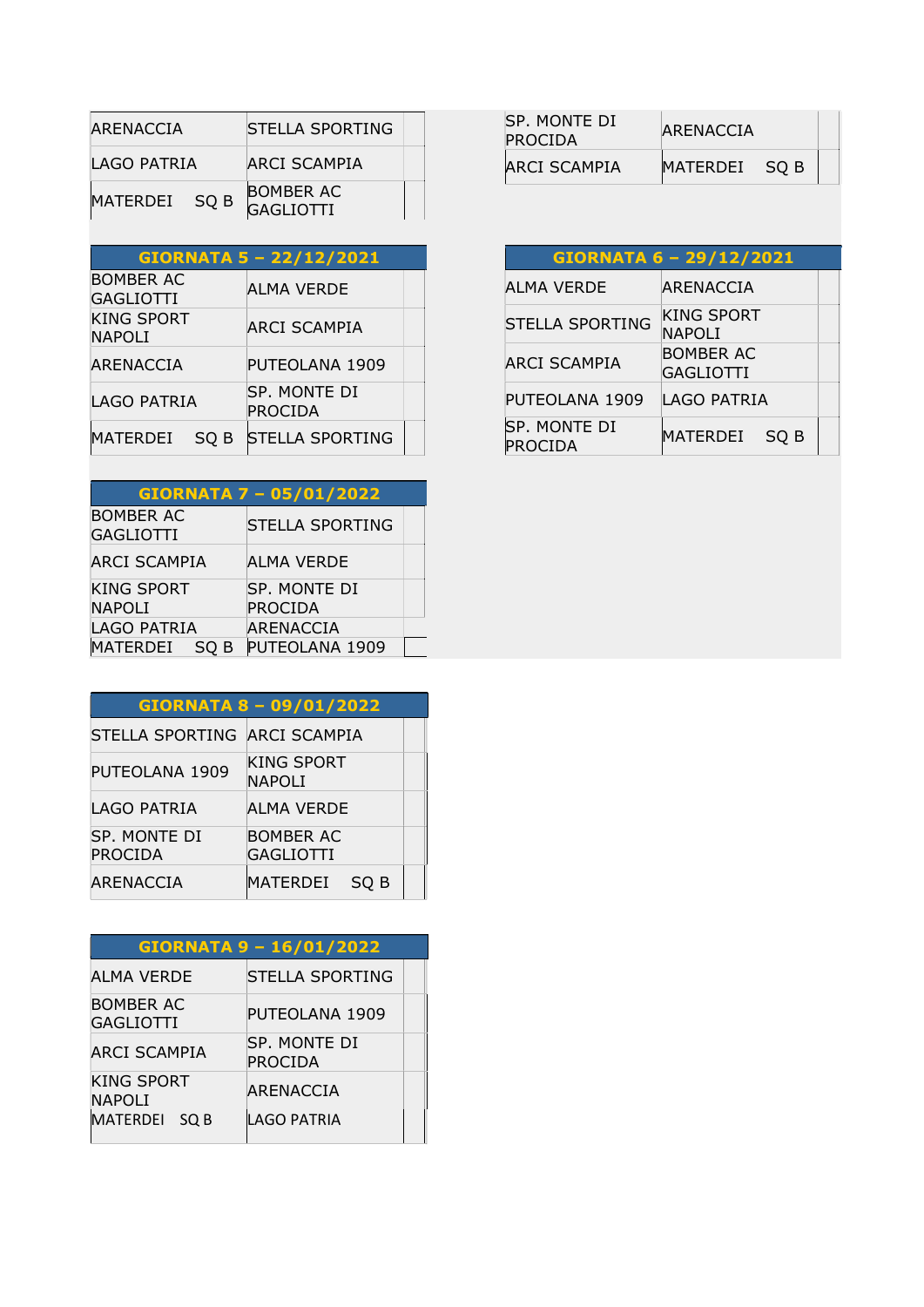## GIRONE 5

| GIORNATA 1 - 05/12/2021                 |                                |  |
|-----------------------------------------|--------------------------------|--|
| ACCADEMIA DIECI ATLETICO SANT<br>E LODE | <b>AGATA</b>                   |  |
| F.C. PIMONTE                            | <b>SORRENTO CALCIO</b><br>1945 |  |
| <b>RIPOSA</b>                           | CASALI D EQUA                  |  |
| FOOTBALL CLUB S.<br>AGNELLO             | G.B. CAPRESE                   |  |

| GIORNATA 3 - 12/12/2021            |                                      |  |
|------------------------------------|--------------------------------------|--|
| CASALI D EQUA                      | <b>ATLETICO SANT</b><br><b>AGATA</b> |  |
| FOOTBALL CLUB S.<br><b>AGNELLO</b> | <b>F.C. PIMONTE</b>                  |  |
| ACCADEMIA DIECI<br>E LODE          | <b>G.B. CAPRESE</b>                  |  |
| RIPOSA                             | <b>SORRENTO CALCIO</b><br>1945       |  |

| GIORNATA 5 - 22/12/2021          |                                           |  |
|----------------------------------|-------------------------------------------|--|
| G.B. CAPRESE                     | <b>ATLETICO SANT</b><br><b>AGATA</b>      |  |
| <b>RIPOSA</b>                    | <b>FOOTBALL CLUB S.</b><br><b>AGNELLO</b> |  |
| <b>CASALI D EQUA</b>             | SORRENTO CALCIO<br>1945                   |  |
| <b>ACCADEMIA DIECI</b><br>E LODE | <b>F.C. PIMONTE</b>                       |  |

| GIORNATA 7 - 09/01/2022                 |                                    |  |
|-----------------------------------------|------------------------------------|--|
| SORRENTO CALCIO ATLETICO SANT<br>1945   | <b>AGATA</b>                       |  |
| <b>ACCADEMIA DIECI</b><br><b>E LODE</b> | <b>RIPOSA</b>                      |  |
| G.B. CAPRESE                            | F.C. PIMONTE                       |  |
| CASALI D EQUA                           | FOOTBALL CLUB S.<br><b>AGNELLO</b> |  |

| GIORNATA 2 - 08/12/2021                  |                           |  |
|------------------------------------------|---------------------------|--|
| <b>ATLETICO SANT</b><br><b>AGATA</b>     | <b>F.C. PIMONTE</b>       |  |
| CASALI D EQUA                            | ACCADEMIA DIECI<br>E LODE |  |
| SORRENTO CALCIO FOOTBALL CLUB S.<br>1945 | <b>AGNELLO</b>            |  |
| G.B. CAPRESE                             | <b>RIPOSA</b>             |  |

| GIORNATA 4 - 19/12/2021                 |                                    |  |
|-----------------------------------------|------------------------------------|--|
| <b>ATLETICO SANT</b><br><b>AGATA</b>    | FOOTBALL CLUB S.<br><b>AGNELLO</b> |  |
| G.B. CAPRESE                            | CASALI D EQUA                      |  |
| <b>F.C. PIMONTE</b>                     | <b>RIPOSA</b>                      |  |
| SORRENTO CALCIO ACCADEMIA DIECI<br>1945 | E LODE                             |  |

|                                                    | GIORNATA 6 - 29/12/2021 |  |
|----------------------------------------------------|-------------------------|--|
| <b>ATLETICO SANT</b><br><b>AGATA</b>               | <b>RIPOSA</b>           |  |
| SORRENTO CALCIO <sub>G.B.</sub> CAPRESE<br>1945    |                         |  |
| FOOTBALL CLUB S. ACCADEMIA DIECI<br><b>AGNELLO</b> | E LODE                  |  |
| <b>F.C. PIMONTE</b>                                | CASALI D EQUA           |  |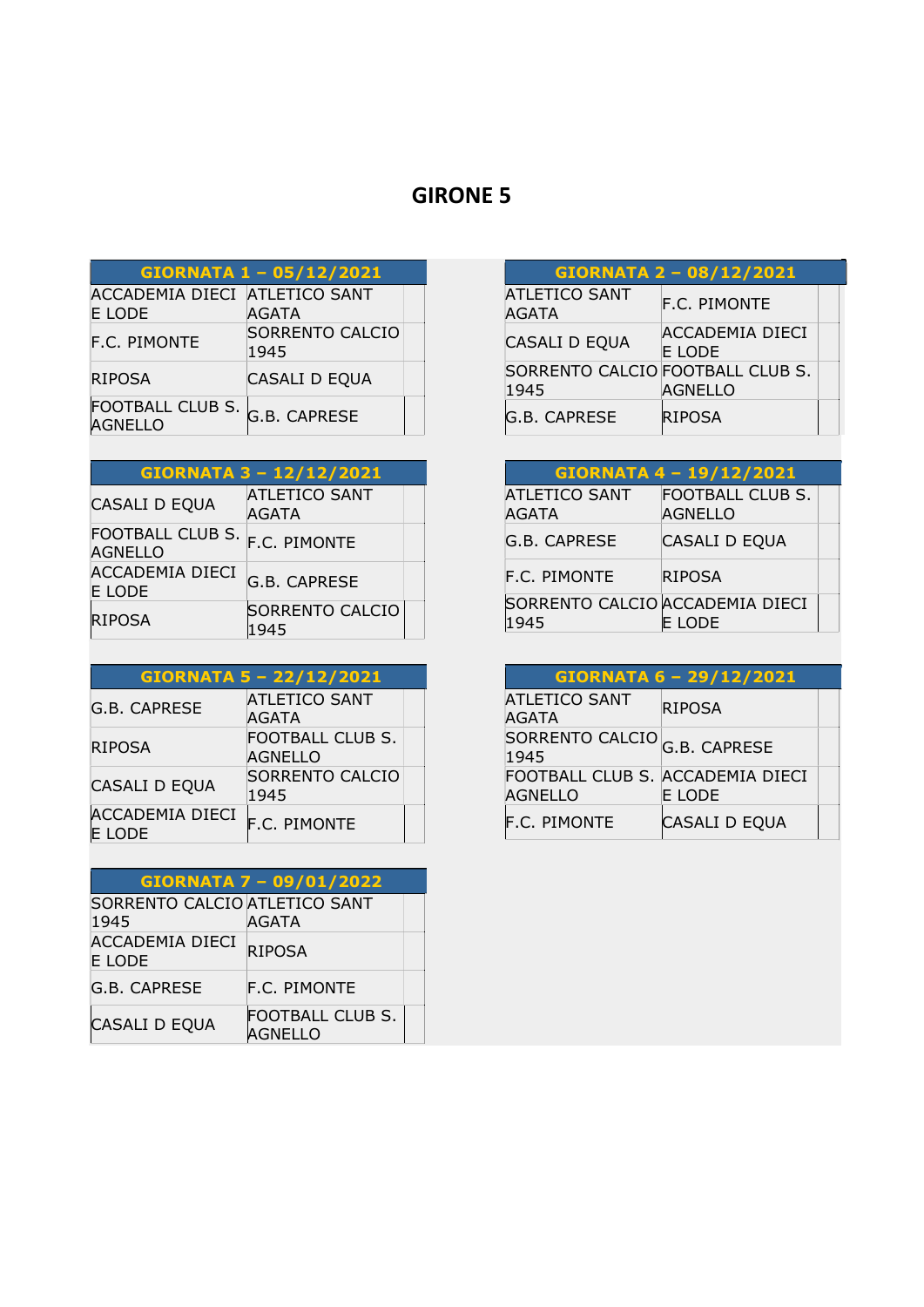#### GIRONE 8

# GIORNATA 1 05/12/2021

| EUROPA S.R.L.                  | MATERDEI           |  |
|--------------------------------|--------------------|--|
| <b>VITAREAL</b><br>MARIANIELLA | CARAVAGGIO         |  |
| S.C. FUORIGROTTA S.C. PIANURA  |                    |  |
| SP. MONTE DI<br>PROCIDA SQ B   | <b>FC ATLETICO</b> |  |
| <b>MONTECALCIO</b>             | <b>RIPOSA</b>      |  |

| GIORNATA 3 - 12/12/2021   |                              |  |
|---------------------------|------------------------------|--|
| EUROPA S.R.L.             | SP. MONTE DI<br>PROCIDA SQ B |  |
| S.C. PIANURA              | RIPOSA                       |  |
| VITAREAL<br>MARIANIELLA   | FC ATLETICO                  |  |
| S.C. FUORIGROTTA MATERDEI |                              |  |
| MONTECALCIO               | <b>CARAVAGGIO</b>            |  |

| GIORNATA 5 - 22/12/2021        |                              |
|--------------------------------|------------------------------|
| CARAVAGGIO                     | <b>RIPOSA</b>                |
| S.C. PIANURA                   | <b>MATERDEI</b>              |
| <b>VITAREAL</b><br>MARIANIELLA | EUROPA S.R.L.                |
| S.C. FUORIGROTTA               | SP. MONTE DI<br>PROCIDA SQ B |
| MONTECALCIO                    | IFC ATLETICO                 |

| GIORNATA 7 - 05/01/2022 |                                |  |
|-------------------------|--------------------------------|--|
| <b>CARAVAGGIO</b>       | FC ATLETICO                    |  |
| MATERDEI                | RIPOSA                         |  |
| S.C. PIANURA            | SP. MONTE DI<br>PROCIDA SQ B   |  |
| <b>S.C. FUORIGROTTA</b> | <b>VITAREAL</b><br>MARIANIELLA |  |
| MONTECALCIO             | EUROPA S.R.L.                  |  |

|             | <b>GIORNATA 8 - 09/01/2022</b> |
|-------------|--------------------------------|
| FC ATLETICO | MATERDEI                       |

| GIORNATA 2 - 08/12/2021 |                              |
|-------------------------|------------------------------|
| <b>RIPOSA</b>           | SP. MONTE DI<br>PROCIDA SQ B |
| <b>FC ATLETICO</b>      | EUROPA S.R.L.                |
| <b>CARAVAGGIO</b>       | S.C. FUORIGROTTA             |
| MATERDEI                | VITAREAL<br>MARIANIELLA      |
| <b>S.C. PIANURA</b>     | <b>MONTECALCIO</b>           |

| GIORNATA 4 - 19/12/2021      |                         |  |
|------------------------------|-------------------------|--|
| <b>RIPOSA</b>                | EUROPA S.R.L.           |  |
| <b>FC ATLETICO</b>           | <b>S.C. FUORIGROTTA</b> |  |
| <b>CARAVAGGIO</b>            | <b>S.C. PIANURA</b>     |  |
| SP. MONTE DI<br>PROCIDA SQ B | VITAREAL<br>MARIANIELLA |  |
| MATERDEI                     | MONTECALCIO             |  |

| <b>GIORNATA 6 - 29/12/2021</b> |                         |  |
|--------------------------------|-------------------------|--|
| <b>RIPOSA</b>                  | VITAREAL<br>MARIANIELLA |  |
| FC ATLETICO                    | S.C. PIANURA            |  |
| <b>MATERDEI</b>                | <b>CARAVAGGIO</b>       |  |
| <b>EUROPA S.R.L.</b>           | <b>S.C. FUORIGROTTA</b> |  |
| SP. MONTE DI<br>PROCIDA SQ B   | MONTECALCIO             |  |